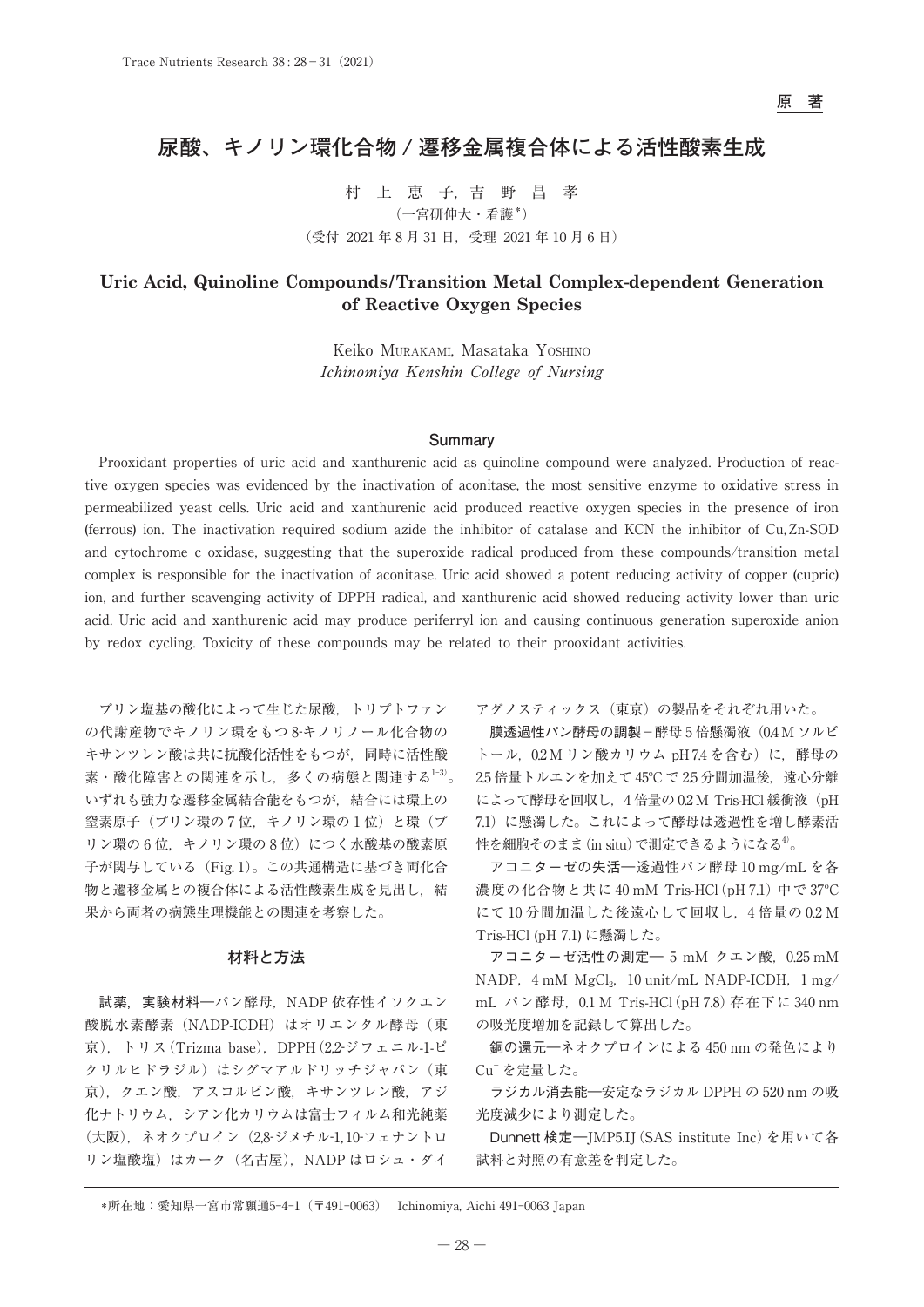

**Fig. 1** Structure of xanthurenic acid and uric acid

**Fig. 2** Reduction of copper ion by uric acid, xanthurenic acid and ascorbate.

Reaction mixture of 0.25 mL contained 10 mM Tris-HCl (pH 7.0), 0.1 mM (A) or 0.03 mM (B)  $CuSO<sub>4</sub>$  various concentrations of compounds and 0.5 mM neocuproine-HCl. The mixture was incubated at room temperature, and the absorbance at 450 nm was recorded.  $A \blacklozenge$ , ascorbate;  $\Box$ , uric acid;  $\blacktriangle$ , cysteine. B  $\bigcirc$ , ascorbate; subsetement acid.

**Fig. 3** Scavenging activity of uric acid and ascorbate on the DPPH radical.

Uric acid and ascorbate of various concentrations were incubated with 0.2 mM DPPH in a total volume of 1 mL ethanol for 30 min. Change in the absorbance at 520 nm was recorded. ◆, ascorbate; □, uric acid.

**Fig. 4** Effects of uric acid and maltol on the activity of aconitase in baker's yeast in the presence of  $Fe<sup>2+</sup>$ .







Permeabilized yeast cells prepared according to the method reported previously $4$  were added to mixtures containing each compounds and  $50 \text{ mM }$  FeSO<sub>4</sub> in  $40 \text{ mM }$  Tris-HCl (pH 7.1) at the concentrations of 10 mg/mL. After incubation at 37 ℃ for 10 min, cells were collected by centrifugation at  $800 \times g$  for 5 min and suspended in 50 mM Tris-HCl (pH 7.1) containing 0.5 M sorbitol at the concentration of 200 mg/mL. Aconitase activity was determined by coupling with NADP-isocitrate dehydrogenase. Reaction mixture contained 5 mM citrate,  $0.25$  mM NADP, 4 mM MgCl<sub>2</sub>, 10 mU/mL of NADP-isocitrate dehydrogenase and 1 mg/mL of yeast. The increase in the absorbance at 340 nm was recorded. Data represent mean  $\pm$  SD of five or six different determinations.

- Fig. 5 Effect of xanthurenic acid on the activity of aconitase. Experimental conditions were similar to those described in Fig. 4.
- **Fig. 6** Mechanism of the generation of superoxide radical by quinoline compound and uric acid.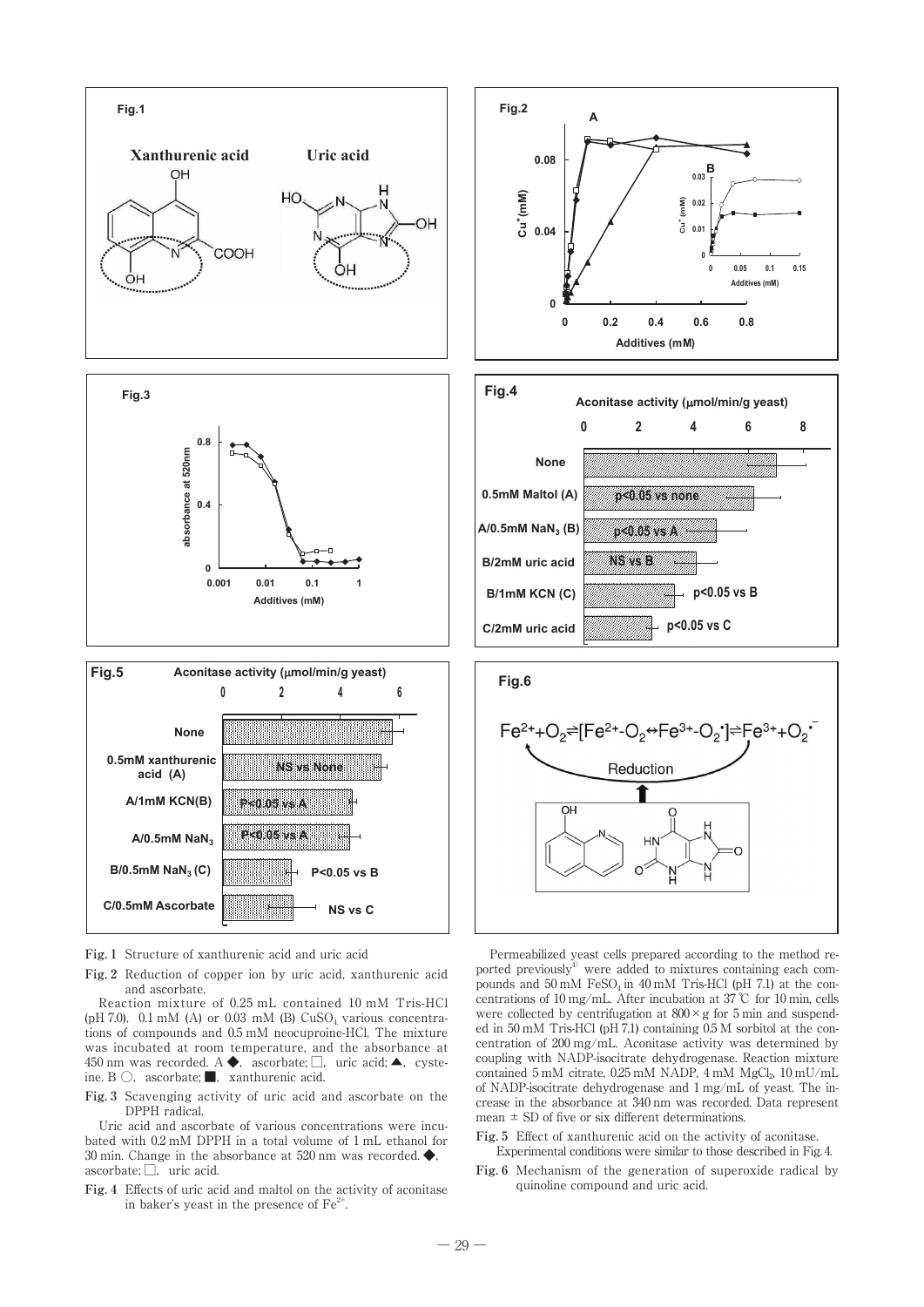## **結 果**

尿酸はアスコルビン酸と同等の強力な銅イオンの還元作 用 (Fig. 2 A) と DPPH ラジカル消去能 (Fig. 3) を示し た。キサンツレン酸の還元力はアスコルビン酸の 60%程 度であった (Fig. 2B)。DPPH 消去能は還元力と対応する ことが示されており、この場合には尿酸のラジカル消去能, すなわち還元力はアスコルビン酸に匹敵することが確認さ れた。

アコニターゼの活性中心は鉄-硫黄クラスターの構造を もち,活性酸素の攻撃を受けて,一個の鉄原子が遊離し, その活性を失う。そのため,アコニターゼ活性の測定は活 性酸素の最も鋭敏なセンサーとして利用できる5)。

先に報告したようにヒドロキシケトン構造をもつマル トールは還元鉄イオンの酸化促進に対応して活性酸素 (スーパーオキシド)を生成し,アコニターゼを失活させ る6)。尿酸はマルトールの失活効果をアジ化ナトリウムと シアン存在下に増強した(Fig. 4)。シアンは Cu, Zn-SOD およびシトクロム c オキシダーゼを害することから<sup>7,8)</sup>この 失活はスーパーオキシドによるものと推測され,尿酸は還 元鉄を供給することによってスーパーオキシド生成を増強 すると推測された。マルトールが存在しない尿酸 / 鉄のみ はアジ化ナトリウム,シアン存在下でアコニターゼを失活 させなかった。また尿酸は強い還元力を持つがアスコルビ ン酸あるいはアミノフェノール9)と異なり銅イオン存在下 にパン酵母アコニターゼを失活させることはなかった (Data not shown)。

一方キサンツレン酸は鉄存在下に単独でパン酵母アコニ ターゼを失活させ,その効果はシアンおよびカタラーゼを 阻害する $10^{10}$ アジ化ナトリウムによって増強された(Fig. 5)。 このことからキサンツレン酸 / 鉄はスーパーオキシドある いは過酸化水素を生成することが示唆された。還元力を持 つアスコルビン酸はキサンツレン酸の失活効果に影響しな かった。キサンツレン酸の存在しない鉄のみはアジ化ナト リウム,シアン存在下にアコニターゼを失活させなかった (Data not shown)。

#### **考 察**

尿酸は強い還元力を持つが一価銅イオンによる酸素分子 の還元を促進することはないと思われる。しかし二価鉄の 酸化による活性酸素生成系に還元鉄を供給することにより 活性酸素特にスーパーオキシドの生成を増加させる可能性 があることが示唆された。尿酸による関節炎 (痛風)は尿 酸結晶に対する異物反応が主であると考えられるが,その 還元力による活性酸素生成が炎症を増悪させる要因になる のではないかと推測される。一方キサンツレン酸のプロオ キシダント効果は強くキサンツレン酸の関連する多くの病 態はこのプロオキシダント能によるところが大きいと考え られる $11$ 。

プリン,キノリン環ともリング上の "N","O" 原子から 供与される電子により結合した遷移金属を還元し,さらに 酸素を還元して活性酸素を生成することにより、プロオキ シダントとして機能することが示唆された (Fig. 6)

# **参考文献**

- 1) 嶺尾 郁夫 (2008) メタボリックシンドロームにおける 高尿酸血症の病態意義 : 歴史的経緯から最近の知見ま で 痛風と核酸代謝 32: 121-132.
- 2)Kotake Y (1955) Xanthurenic acid, an abnormal metabolite of tryptophan and the diabetic symptoms caused in albino rats by its production. J Vitaminol 1:73-87.
- 3)Forrest CM, Mackay GM, Stoy N, Egerton M, Christofides J, Stone TW, Darlington LG (2004) Tryptophan loading induces oxidative stress. Free Radical Res 38: 1167-1171.
- 4)Murakami K, Nagura H, Yoshino M (1980) Permeabilization of yeast cells: Application to study on the regulation of AMP deaminase activity in situ. Anal Biochem 105: 407-413.
- 5) Gardner PR, Raineri I, Epstein LB, White CR (1995) Superoxide radical and iron modulate aconitase activity in mammalian cells. J Biol Chem 270: 13399- 13405.
- 6)Murakami K, Ishida K, Watakabe K, Tsubouchi R, Haneda M. Yoshino M (2006) Prooxidant action of maltol: Role of transition metals in the generation of reactive oxygen species and enhanced formation of 8-hydroxy-2′-deoxyguanosine formation in DNA. Biometals 19: 253-57.
- 7)Cooper CE, Brown GC (2008) The inhibition of mitochondrial cytochrome oxidase by the gases carbon monoxide, nitric oxide, hydrogen cyanide and hydrogen sulfide: Chemical mechanism and physiological significance. J Bioenerg Biomembr 40: 533- 539.
- 8) Okado-Matsumoto A, Fridovich I (2001) Assay of superoxide dismutase: Cautions relevant to the use of cytochrome c, a sulfonated tetrazolium, and cyanide. Anal Biochem 298: 337-342.
- 9)村上 恵子,吉野 昌孝 (2020) アミノフェノール/ 遷移金属イオン複合体による活性酸素生成と構造特異 性 微量栄養素 37: 24-27.
- 10) Theorell H, Ehrenberg A (1952) The reaction between catalase, azide and hydrogen peroxide. Arch Biochem Biophys 41: 462-474.
- 11)Murakami K, Haneda M. Yoshino M (2006) Prooxidant action of xanthurenic acid and quinoline com-